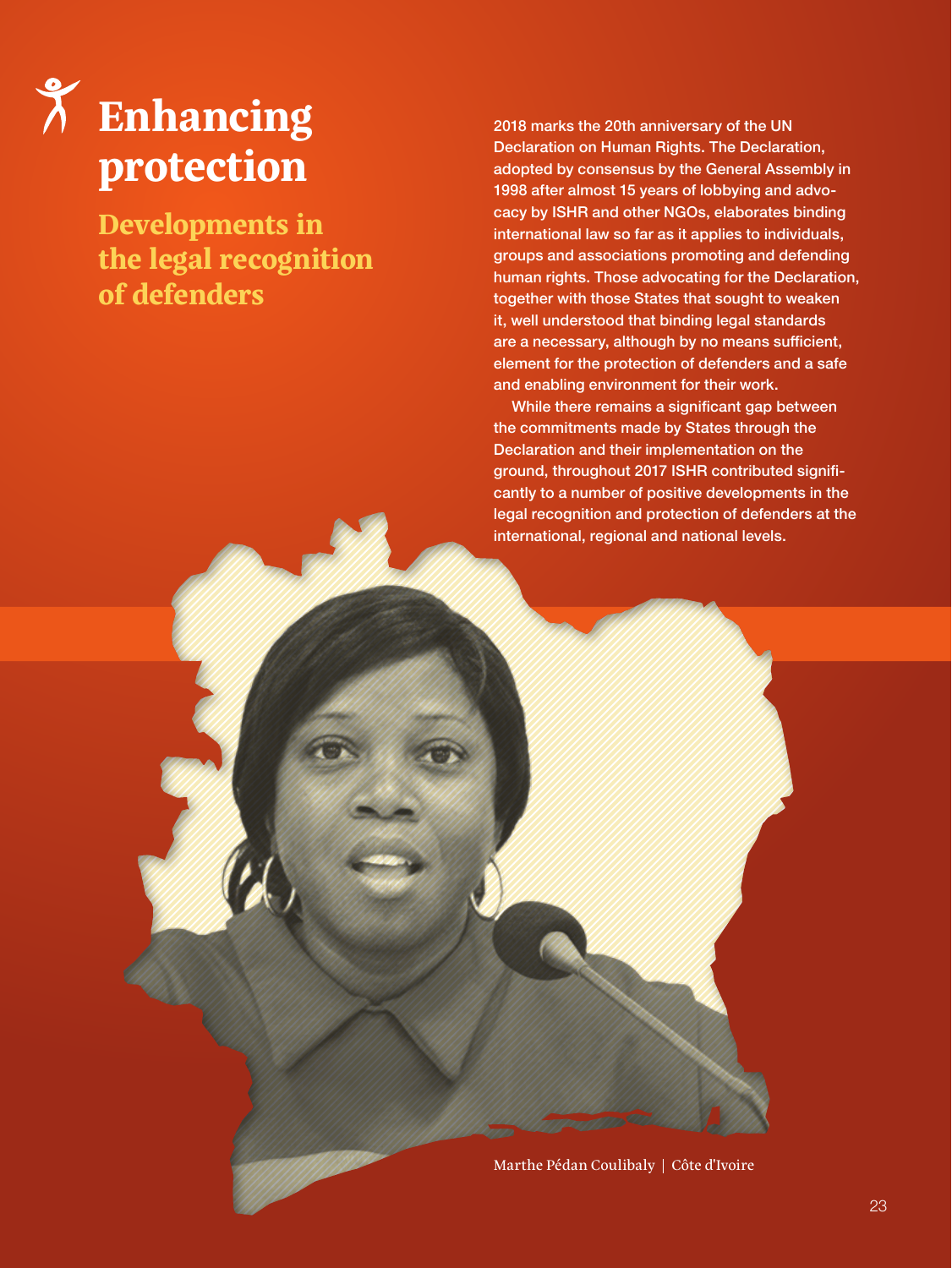## TIMELINE OF DEVELOPMENTS TO WHICH ISHR CONTRIBUTED IN 2017 **IMPACT**



#### **JANUARY**

- Mali's Cabinet of Ministers adopts draft National Law on Human Rights Defenders
- UN Working Group on Arbitrary Detention issues legal opinion holding that the International Covenant on Civil and Political Rights prohibits discrimination against human rights defenders in the same way as it prohibits discrimination on grounds such as race or gender

#### **FEBRUARY**

 President of Côte d'Ivoire adopts decree to implement Loi 2014-388, the first ever national human rights defender protection law in Africa



#### **MARCH**

 UN Human Rights Council adopts Norwegian-led consensus resolution extending the mandate of the Special Rapporteur on Human Rights Defenders

#### **APRIL**

- ISHR convenes high-level meeting of 45 representatives of civil society, national human rights institutions, parliaments and governments from 15 African countries for a two-day consultation on the development and implementation of national laws for the protection of defenders in Africa
- ISHR files third party intervention in support of indigenous human rights defender Daniel Pascual, calling on the Guatemalan Constitutional Court to interpret and apply national law and the constitution in conformity with the **Declaration**



#### **MAY**

• ISHR Director Phil Lynch addresses high-level conference of judges and jurists from Latin America and Europe on how the Declaration can be used by domestic and regional courts to interpret and apply domestic and regional law to enhance the protection of defenders

#### **JUNE**

• National Assembly of Burkina Faso adopts law on protection of defenders, following sustained advocacy and substantial inputs from ISHR and our partners, the Burkina Faso Coalition of Human Rights Defenders and the West African Human Rights Defenders Network

#### **JULY**

• ISHR submits intervention to the European Court of Human Rights against Russia, calling on the Court to explicitly rule that the rights to freedom of expression and association include the right to unhindered access and communication with international human rights bodies in line with the Declaration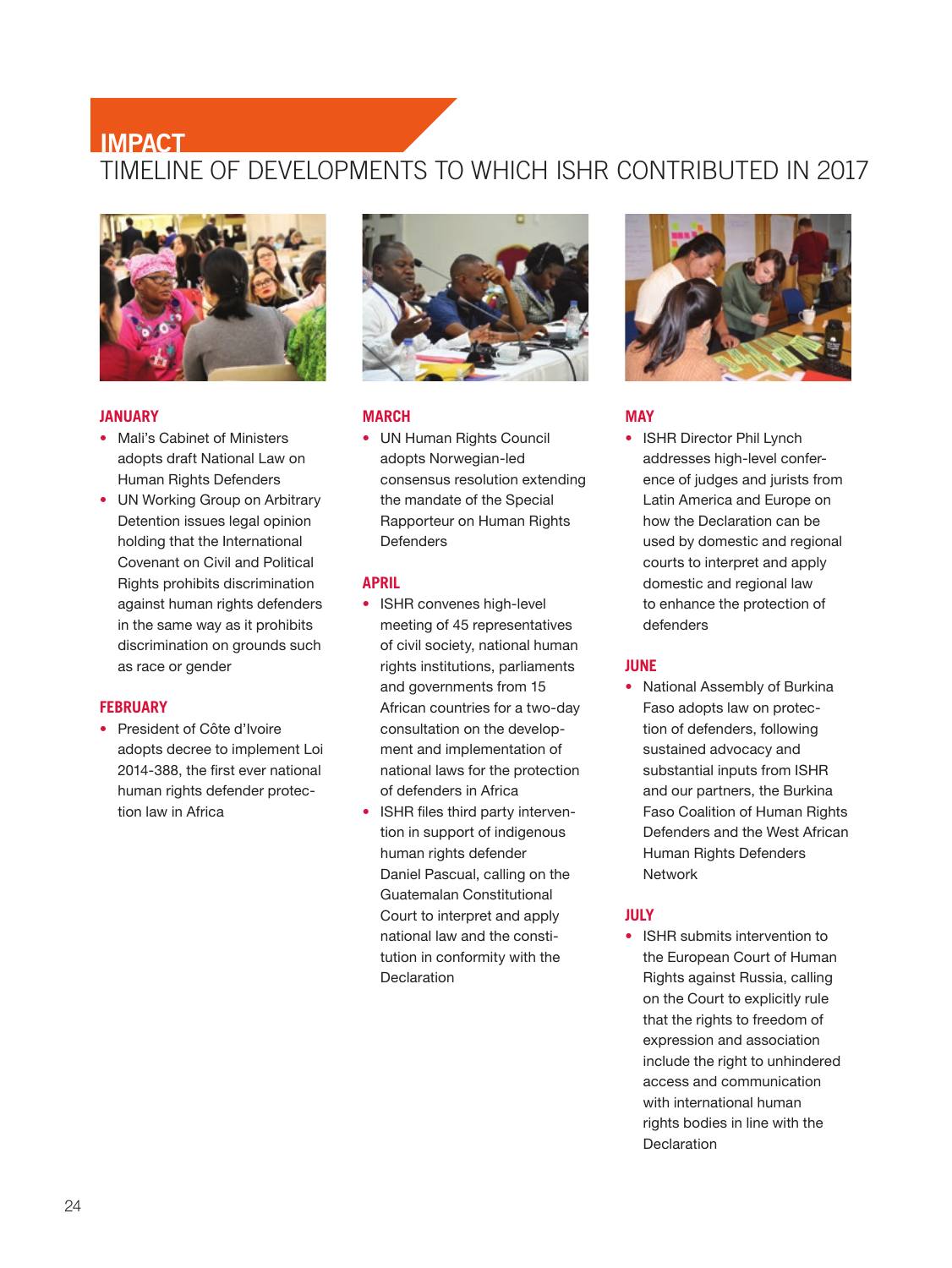

#### **AUGUST**

- ISHR intervenes with UN Human Rights Committee in a case regarding attacks against LGBTI rights defender Sasha Krikkerik, asking the Committee to find Russia in violation of its obligations under the Declaration
- ISHR facilitates a two-day consultation with human rights defenders from six Latin American countries to exchange and develop strategies for the introduction, reform and implementation of national protection mechanisms for defenders in Brazil, Colombia, El Salvador, Guatemala, Mexico and Peru

#### **SEPTEMBER**

 UN Human Rights Council adopts resolution – the first in 4 years – condemning acts of intimidation and reprisals against defenders and affirming the right to safe and unhindered access to and communication with international human rights bodies



 UN Committee on Migrant Workers makes groundbreaking recommendations to States regarding obligation to take specific measures to protect defenders of migrant, refugee and asylum seeker rights, in line with submissions by ISHR and national partners from Mexico, Korea and Indonesia

#### **OCTOBER**

 UN experts initiate development of legal and practical guidance for business on respecting and supporting human rights defenders, with inputs from ISHR

#### **NOVEMBER**

• African Commission on Human and Peoples' Rights adopts Guidelines on Freedom of Association and Assembly, drafted with substantial input from ISHR and providing authoritative guidance to States to ensure that law, policy and practice conform with regional and international human rights standards



- Facilitated by ISHR and ARC International, a group of 33 eminent international legal experts release the Yogyakarta Principles Plus 10, an authoritative set of new principles on international human rights law relating to sexual orientation, gender identity, gender expression and sex characteristics, including in relation to LGBTI rights defenders
- Just two weeks after their release, the Inter-American Court of Human Rights cites the Yogyakarta Principles Plus 10 extensively and approvingly in a significant decision on gender identity and non-discrimination

#### **DECEMBER**

- UN General Assembly adopts consensus resolution on human rights defenders, drafted with significant inputs from ISHR
- Parliament of Mali adopts national law on protection of defenders, following two year advocacy campaign and provision of substantial technical assistance by ISHR and our local partner, the Coalition Malienne des Défenseurs des Droits Humains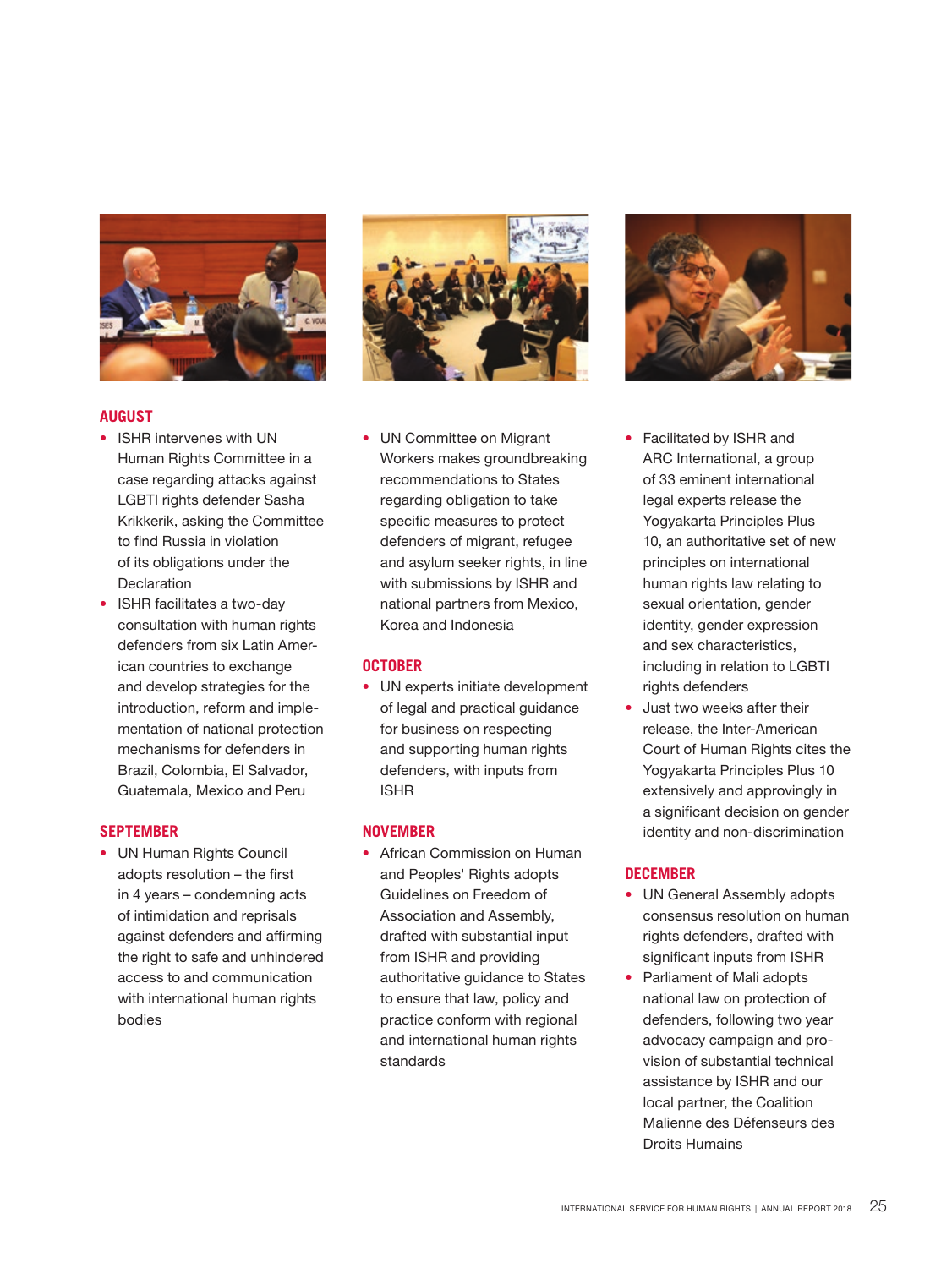### **IMPACT**

26

## ISHR'S MODEL NATIONAL LAW ON THE PROTECTION OF HUMAN RIGHTS DEFENDERS

Developed in consultation with over 500 defenders from every region, and settled and adopted by 29 of the world's leading human rights experts and jurists, ISHR's Model National Law was launched in 2016. It was used throughout 2017 to provide authoritative guidance to States on how to implement the UN Declaration on Human Rights Defenders at the national level and as an influential tool for civil society to promote, evaluate and report on implementation.

In 2017, ISHR commissioned a major independent evaluation of the relevance, effectiveness, impact and sustainability of its work. This is what the evaluation had to say about ISHR's Model Law.

*human rights defenders.' Law process.'*

*The Model Law initiative is an important development that provides human rights defenders with a concrete tool to advocate for better protection from their governments and provides guidance for governments in the best practices for developing legal standards on the protection of defenders. There was unanimous agreement among interviewees that this process is having a direct impact on the ground, and that it is building momentum that will continue to bear fruit in the months and years ahead. The Model Law project was praised by almost all interlocutors and identified as one of ISHR's most important accomplishments during the evaluation period. For example, an international NGO partner commented, 'ISHR's initiative on the Model Law really stands out as a particularly important effort and shows that they are always thinking about how best to translate international standards into national implementation and protection. The Model Law gives human rights defenders a tool for campaigning and conducting advocacy with their national authorities. By consulting with so many defenders, they have helped build momentum for implementation of the standards in the UN Declaration on* 

*Defenders interviewed were unanimously positive about the value of having a Model Law on Protection of human rights defenders, which they see as giving more weight to their work, helping them to carry out advocacy with their own governments, and to hold their governments to account for their obligations under international law. As one defender underscored, 'In our countries [in Central America], we need to ensure that national governments apply standards for the protection of human rights defenders properly. But it is not enough to simply hand them the international standards, which are very general and not very like our national standards. Without a model law, governments are less likely to apply the most protective standard, and many judges will not use international standards. The Model Law makes our work and approach much stronger now.' An African defender also stressed that 'ISHR has provided us with a concrete framework to use in our efforts to gain greater legal recognition and protection for our human rights work. We have learned greatly from their experience and the guidance and support they have offered us in the Model*